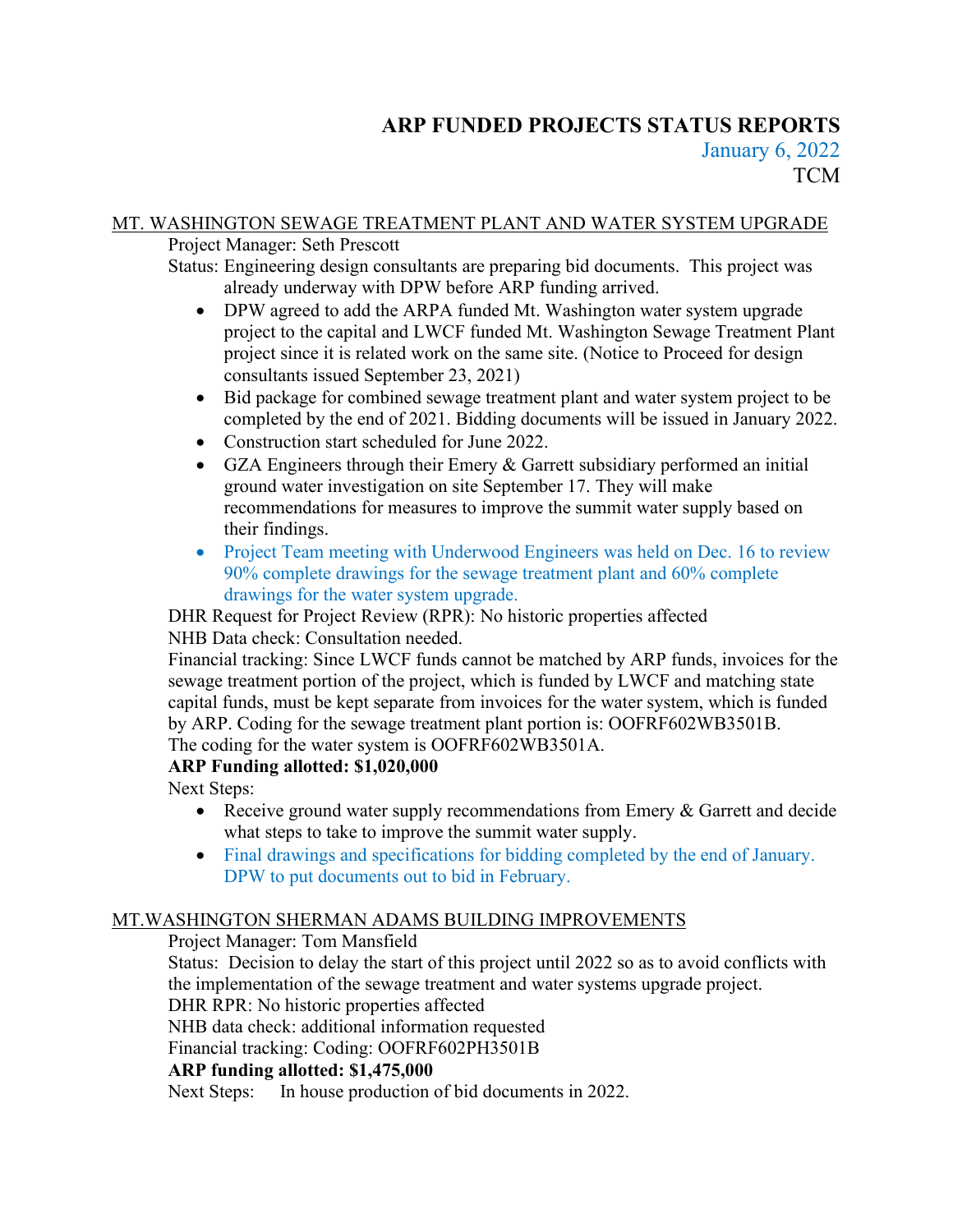## CANNON MT. STATION SEWAGE PIPELINE

Project Manager: Seth Prescott and Ed Mussey

Status: This project needs an engineering design consultant to move forward

- Underwood Engineers Inc (through DPW) did feasibility studies in 2018
- DPW does not have enough fee in this biennium with Underwood to issue a design contract with them to continue work on this project.
- DPW suggests DNCR retain Underwood through an independent consultant selection process.
- Decision at the September 30 POP meeting to contract with Underwood Engineers on a sole-source basis.
- Fee proposal requested from Underwood Engineers on October 4, 2021
- Decided not to apply for DES funds through the Clean Water SRF Act, which is supported by ARPA funds. We will use ARPA funds allotted for the state parks.

DHR RPR: No historic properties affected

NHB Data check: Potential Impact. Needs precise site plan of the route of the proposed pipeline.

Financial Tracking: OOFRF602WB3501C

## **ARP funding allotted: \$1,200,000. Current cost estimates are in the \$3 million range. ARP funding for other projects may have to be diverted to cover this project.**

DPW Work Request Form submitted August 2.

Next Steps:

- Negotiate a contract with Underwood Engineers to design the pipeline.
- Prepare documents for G&C approval.

# PARK UTILITY UPGRADES

Project Manager: Ed Mussey

Status: Progress pending DPW assignment of engineering design consultants scheduled for February 2022.

DHR RPR:

- Greenfield: archaeologically sensitive. Needs phase 1 A survey
- Ellacoya: No historic properties affected
- Jericho: No historic properties affected

NHB Data check: No known records at the three sites

Financial Tracking:

- Greenfield: OOFRF602WB3501D **\$270,000**
- Ellacoya: OOFRF602WB3501G **\$475,000**
- Jericho: OOFRF602WB3501E **\$85,000**

DPW Scott Carri assigned to be DPW contract administrator. Project kick-off meeting held on October 25

Next steps:

• Work with DPW to get agreements with engineering design consultants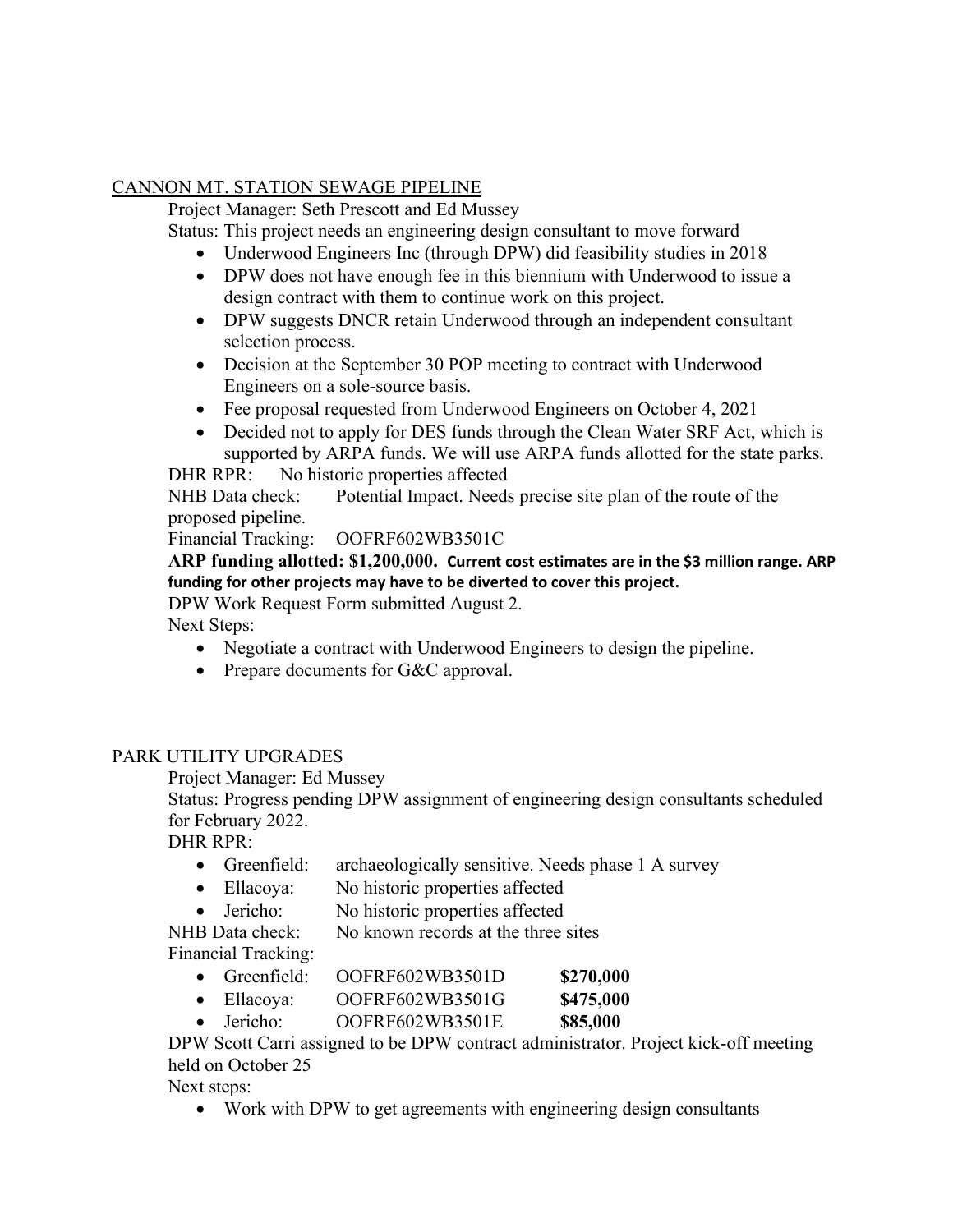- Issue RFB for a Phase 1A survey at Greenfield once the underground water piping has been laid out.
- Schematic design for additional RV campsites at Ellacoya RV park
- Compilation of information about recent repairs to Greenfield water system
- Site visit to Jericho with consultants for campgrounds expansion project on Dec.2 included consideration of location of RV dump station at Jericho. Location of dump station will be contingent on plans for expanding the campground at Jericho. Planning for Jericho expansion will be on going throughout the winter.

## FIRE TOWER REPAIRS

Project Manager: (to be named by Forests and Lands) Status:

- Contract signed with Public Archaeology Lab (PAL) for Individual Inventory Forms for 15 tower sites and one Historic Property Management Plan for all sites. Contract amount is \$39,765. Target G&C meeting is December 22.
- Proposal from Alba Architects for design services for both tower cab replacements and warden's cabins renovation was accepted on January 4. The amount of the contract is \$95,650.
- Schedule construction of cab replacements and cabin restorations to begin in 2023 DHR RPR: Need a phase 1 A survey of all the fire tower sites. PAL will complete

Individual Inventory Forms and Historic Property Management Plan by November 30, 2022.

NHB Data check: Not requested pending decision on which sites to include in this project Financial tracking: OOFRF602PH3501O

### **ARP funding allotted: \$2,373,000**

DPW: Caitlyn Stubbs assigned to be DPW project administrator. Kick off meeting with DPW assigned design consultant, Alba Architects held on October 27.

Next Steps:

- Request the NHB data check for tower cab replacement sites at Belknap, Cardigan, Federal Hill and Pitcher Mt. and for warden's cabins sites at Belknap, Cardigan, Federal Hill, Green Mt., Magalloway, Milan, and Prospect Mt..
- Alba Architects will visit 7 sites to survey and assess watchman's cabins: Belknap, Cardigan, Federal Hill, Green Mountain, Magalloway, Milan, and Prospect Mountain. Site visits will begin in the spring of 2022.

# COLEMAN LODGES MAIN BUILDING RENOVATION

Project Manager: Scott Coruth Status:

- Project kick-off meeting with DPW and design consultant, Alba Architects was held on November 2
- Alba Architects fee proposal of \$88,291 has been accepted through DPW

DHR RPR: Submitted July 30, 2021

NHB Data check: No impact

Financial Tracking: OOFRF602PH3501M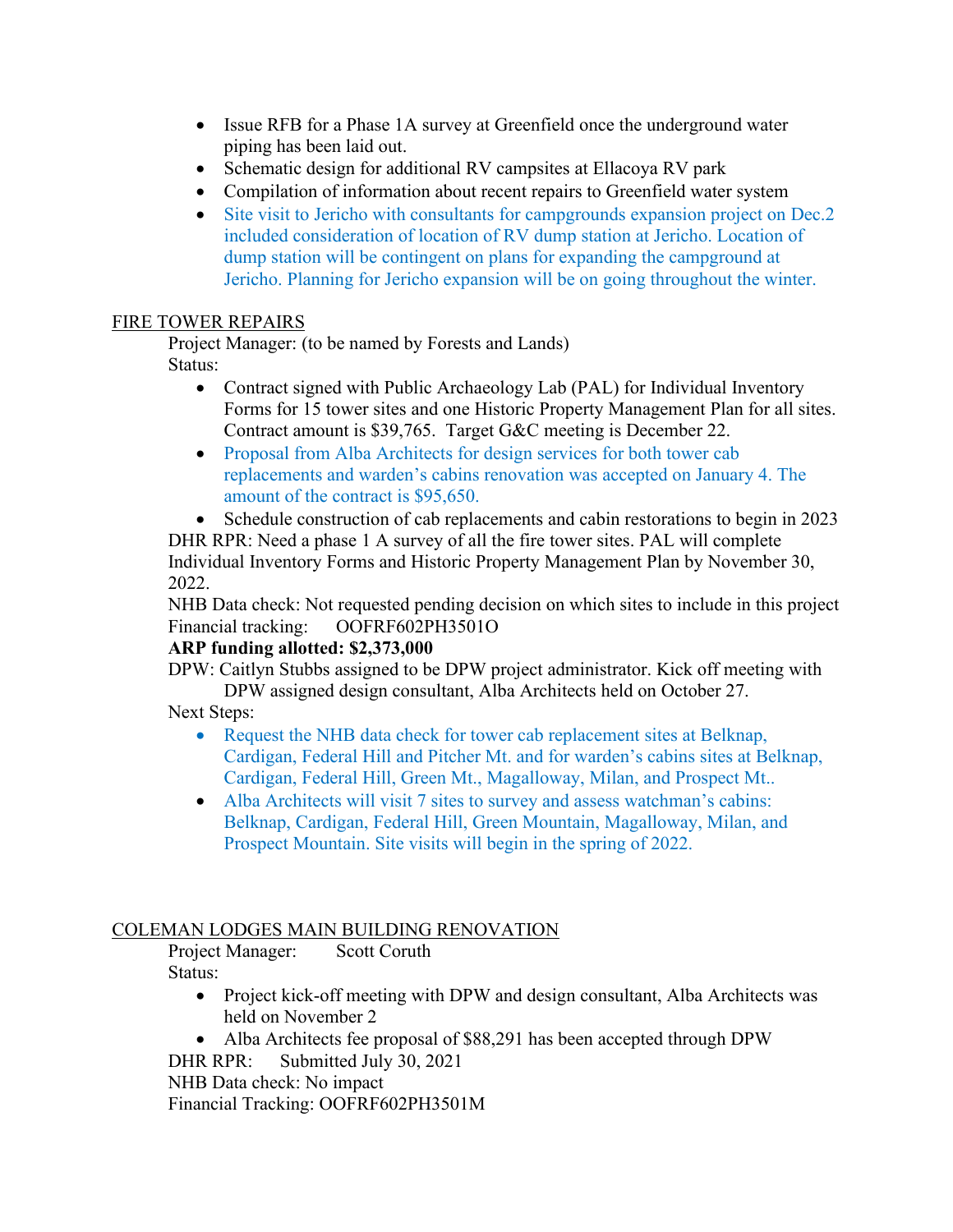### **ARP funding allotted: \$800,000**

DPW

• DPW has assigned James Hagget as project administrator

• DPW assigned design consultant, Alba Architects to the project on October 27. Next Steps:

• Alba Architects to visit Coleman Estates to inspect and document the Main Building as conditions allow in January.

## FORT STARK GENERAL IMPROVEMENTS

Project Manager: Andrew Cushing

Status:

- Design concept for parking lot has been done and one option for new toilet building is drawn up at conceptual design level
- Andrew Cushing met with Newcastle selectmen on Aug. 16 to introduce the project and receive public comment.
- DHR has expressed concern about the proposed demolition of the HECP building
- Site meeting with VHB Engineers on October 15 to consider feasibility of installing a new septic system
- We have accepted a proposal from VHB Engineers in the amount of \$10,770 for a septic system feasibility study and schematic design for improved parking and vehicular access to the site. The date on the proposal is November 15, 2021.

## DHR RPR Not submitted yet

NHB Data check: Potential impacts. Additional consultation is needed. Financial Tracking: OOFRF602PH3501D

### **ARP funding allotted: \$615,000**

DPW

- Roger Dionne assigned as DPW project Administrator
- VHB Engineers assigned by DPW for septic system feasibility and design

Next steps:

- RFP for historic preservation consultants to advise on consideration of HECP Building.
- In-house crew to replace roofing and exterior trim on the Oil Storage Building. (This work is deferred until spring of 2022.)
- VHB to dig test pits on site for potential septic system locations.

### ROOFING AND REPAIRS

Project Manager: Ed Mussey

Status:

- A menu of 22 potential Roofing and Repair projects has been prepared and reviewed by the Project Oversight Panel.
- Cannon Mountain Station Roof Replacement will be done under this category.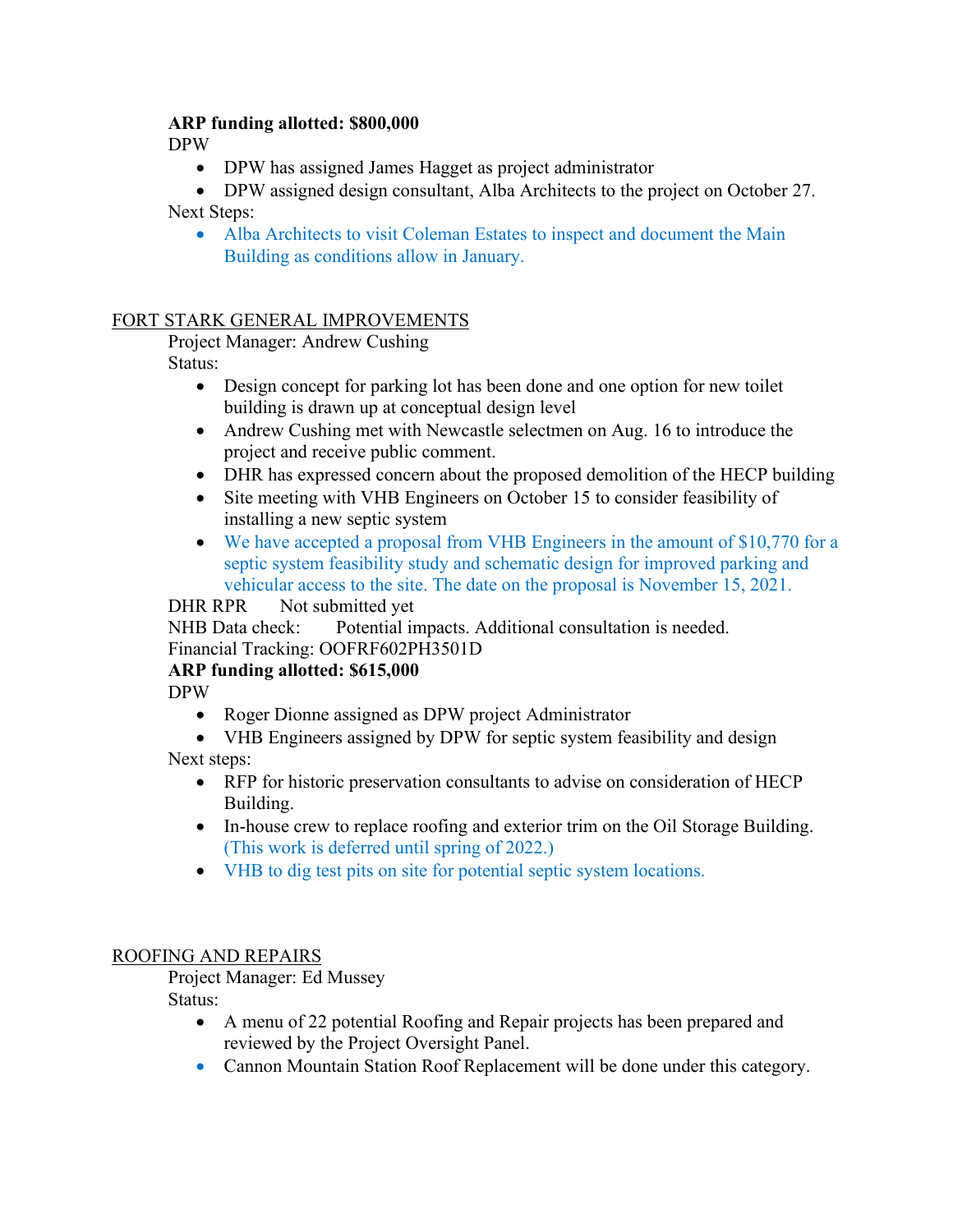Bid opening was held on Nov. 18. The low bidder is Solid Roots Construction with a price of \$349,900. Contract will go to G&C in January 2022. Construction is scheduled.to start in May of 2022 and complete in August of 2022.

• State Forest Nursery irrigation system upgrade will move forward under this category. A Request for Proposals (RFP) from irrigation system contractors was issued on December 10. Proposals are due on January 25. Construction is scheduled to start in September of 2022.

DHR RPR Separate requests will be required for each project.

- Nursery irrigation system project submitted. No historic properties affected NHB Data check: Separate checks will be required for each site.
	- Nursery irrigation system submitted. No impact.

Financial Tracking: OOFRF602PH3501A

• Will further coding be needed to identify each site where work is done?

# **ARP funding allotted: \$1,550,000**

Next Steps:

- In house design of new pump house for the nursery irrigation project. New pump house is planned to be constructed by the DD&M crew.
- Consider additional projects to be undertaken under "Roofing and Repairs" Projects proposed for consideration include: Umbagog site improvements, Bear Brook fuel depot upgrade, and Nursery seedling cooler building construction.

# FRANCONIA NOTCH HIGHWAY SIGNS

Project Manager: Erik Nelson, Johanna Lyons, and Tom Mansfield Status: Condition assessment of existing highway signs complete

- Request for Proposals (RFP) is being drafted
- Meeting with DOT on December 7 to explain proposed scope of work and request approval for work adjacent to the Franconia Notch Parkway. DOT will also consider whether the changeable message signs could be integrated into their lighted message board system.

DHR RPR: Not submitted yet

NHB Data check: Not requested yet

Financial tracking: OOFRF602PH3501C

# **ARP funding allotted: \$100,000**

Next steps

- Decide whether to include lighted message boards to be installed on the two stone bases originally used for a "matrix changeable message signs. "Bill Lambert will consult with the Transportation System Management and Operations bureau regarding feasibility of using the existing bases.
- Meet with DOT (District One engineer Phil Boulieau) on site to get feed back on proposed location of new signs at Governor Gallen Wayside, Artists Bluff / Bald Knob Trailhead and Lafayette Place.
- Compile RFP package and back-up documents. Issue RFP.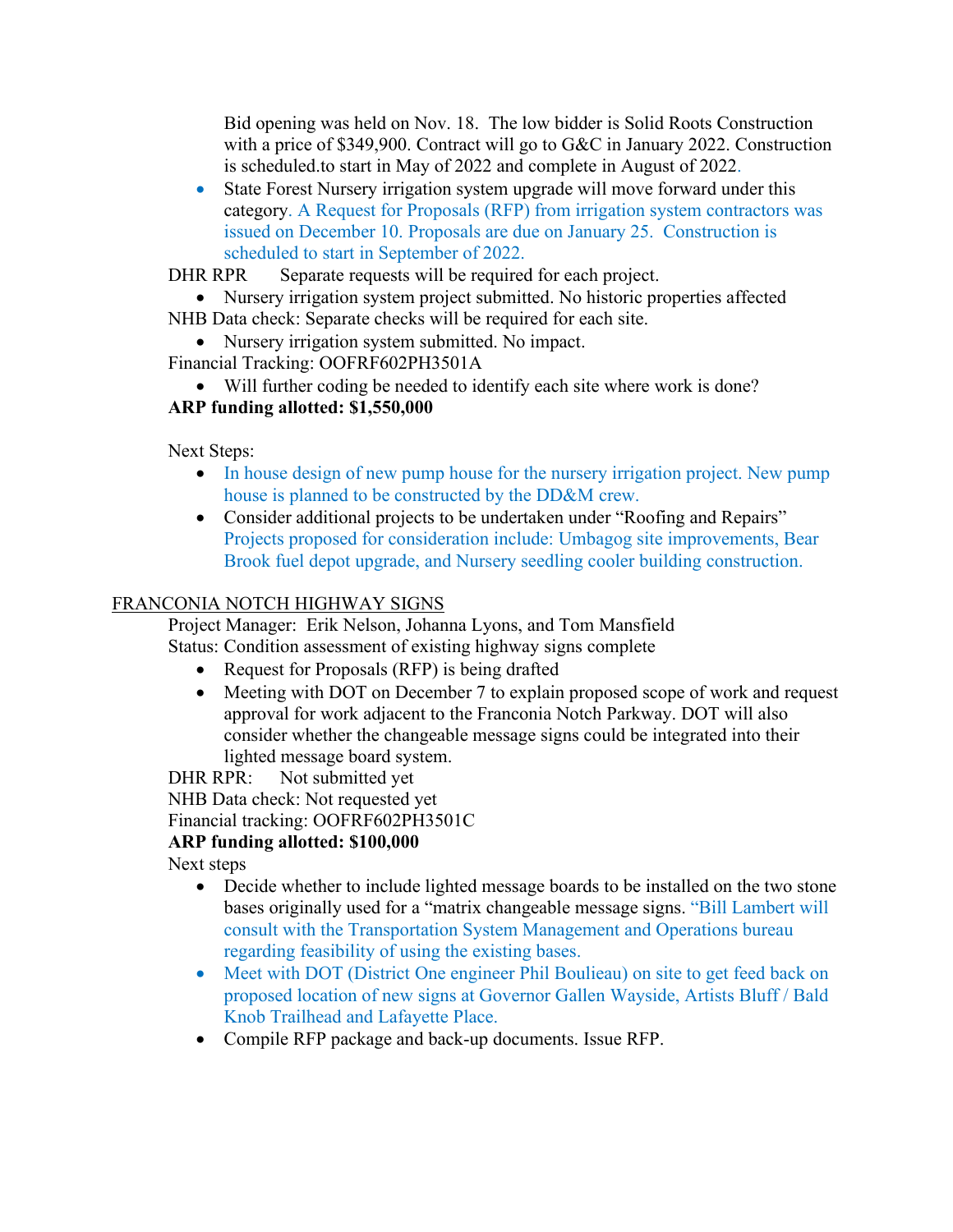#### RAGGED NECK UPGRADES

Project Manager: Scott Coruth

Status:

- Decided to use these funds for an interior renovation of the existing toilet building
- Bid documents issued on October 18.
- Pre-bid meeting on site on November 3, 2021
- Bids due on November 16
- Solid Roots Construction was the low bidder at \$142,500
- Construction scheduled for February through June of 2022.
- DHR RPR Submitted Aug. 18. No historic properties affected

NHB Data check: No impact

Financial Tracking: OOFRF602PH3501E

### **ARP funding allotted: \$250,000**

Next steps:

• Contract approval is on the agenda of the G&C meeting scheduled for January 12.

### HAMPTON RV PARK ELECTRICAL UPGRADE

Project manager: Jeff Letendre (DD&M electrician)

Status:

- Construction of this project by the DD&M crew is underway. Installation of new pre-cast concrete pedestal bases and underground conduit is complete.
- Contract with Unitil for service upgrade from 400 amps to 800 amps, three phase was approved by G&C at the December 22 meeting. Contract amount is \$58,010.98.
- Building permit issued by SFMO on September 27, 202
- Pedestal delivery has been delayed due to supply chain issues. They are currently scheduled to be shipped on April 27. We would receive them in the first week in May. This means that the RV park cannot be opened before Memorial Day.
- Electrical conductors (copper wire) were ordered on Jan.4. Price will be approximately \$115,000 depending on copper prices the day the order is accepted.

DHR RPR No historic properties affected NHB Data check: No impact. Financial tracking: OOFRF602PH3501F **ARP funding allotted: \$347,000**

Next Steps:

- Electrical service upgrade by Unitil. Contract completion date is Feb. 18
- New utility pole for service upgrade is scheduled to be installed on Jan. 6.
- Installation of electrical conductors in January by the DD&M crew as weather conditions allow.